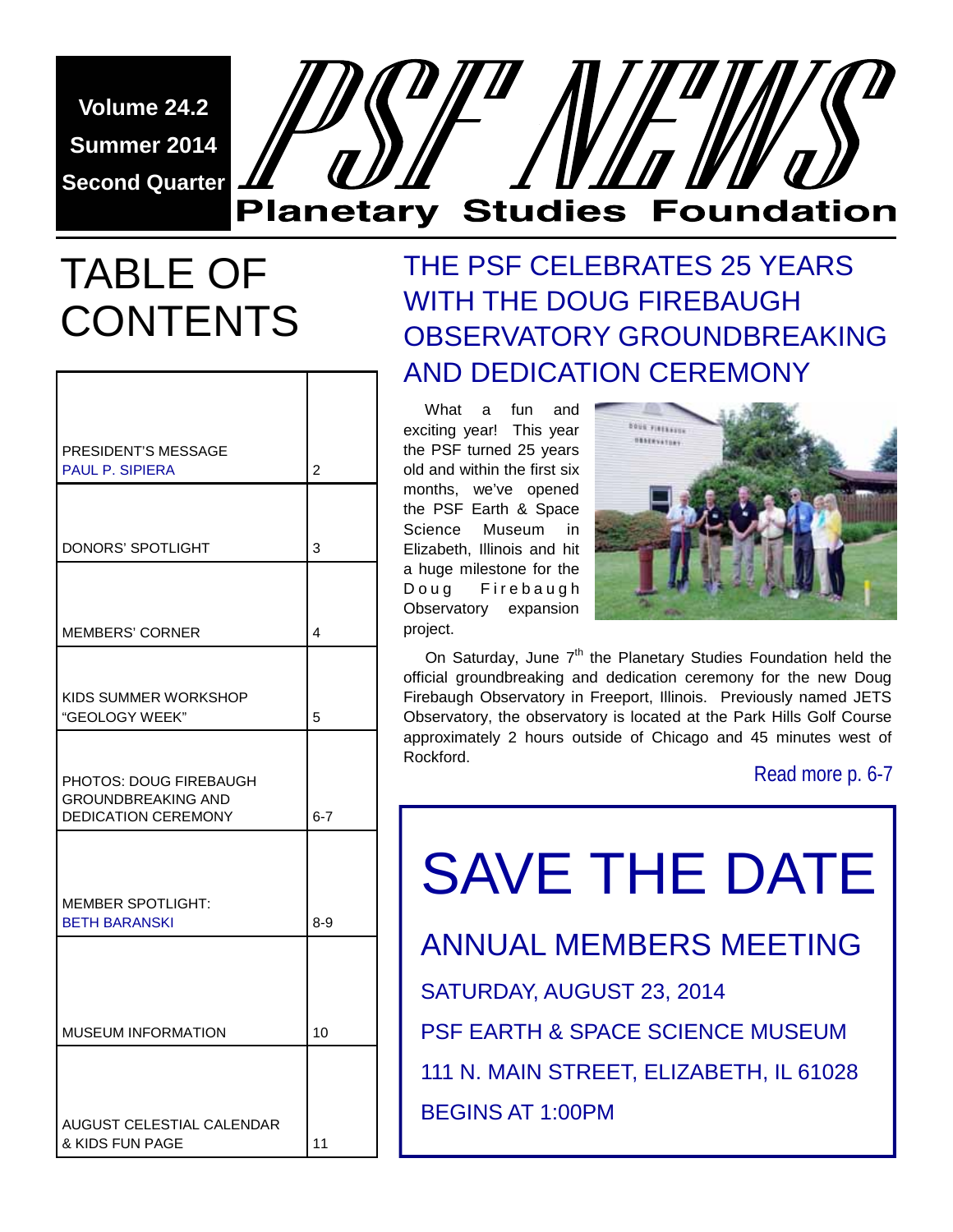# PRESIDENT'S MESSAGE

 The second quarter of 2014 has been a very action-packed time for your Planetary Studies Foundation. Both the *1876 Banwarth House & Museum* and the *PSF Earth & Space Science Museum* are open and providing excellent programs. Having survived a most difficult winter, and after repairing the flood damage to the main floor, the *1876 Banwarth House & Museum* reopened on schedule in mid-January. Despite the fact that the basement area is still closed to the public, our staff continues to provide Saturday tours and unique programming on the upper levels. In addition to our regular staff at the Banwarth House, we depend upon dedicated volunteers to offer their unique talents with programs, workshops and facility maintenance. Among those members who we continually count on are: **Janis Myelle, Jim Paglin, Martha Purchis, Randy Shaw,** and **Isaac Steffes**.

 Sadly in April, **Jim Paglin** died unexpectedly the day after Easter. For those of us who spent time with him that preceding Saturday we could not believe the news of his passing. The best way we can describe Jim is that he was a presence. He was always there to offer a helping hand, make suggestions, and share his sense of humor. In a way it is sad that we often take a person like Jim for granted until he is no longer there. Our staff at the *PSF Earth & Space Science Museum* on Main Street, Elizabeth have experienced this the most. It



seems that Jim was always "dropping-in" on his way to or from coffee with friends or trips to the bank. It was very strange the first week after his passing not to see him coming through the door. Now a couple of months later we still feel his presence among us but sincerely miss his humor.

It is with great pleasure that I can report on the progress of our two PSF 25<sup>th</sup> Anniversary projects, the *PSF Earth & Space Science Museum* and the expansion of the *Doug Firebaugh (formerly JETS) Astronomical Observatory* in Freeport, Illinois. As previously reported in the winter 2014 issue of *PSF News*, the *Earth & Space Science Museum* opened in February and has seen a dramatic increase in visitors and membership participation over the last several months. In addition to our regular Saturday programs and special events, our museum hosts several community group events. The *Elizabeth Historical Society* holds their monthly meetings in the *Apollo Room* and the *River Ridge High School* history students presented their award-winning projects to over 80 family and friends in our *StarLab* multipurpose room. Our Museum has quickly become a cultural focal point of the Elizabeth, Illinois community and we are also reaching out to the Illinois, Iowa and Wisconsin tri-state area as well. In May, we resumed our monthly astronomy observing sessions at both the *Apple River Fort Historic Site* in Elizabeth and at the *Doug Firebaugh Astronomical Observatory*. Thanks to the dedication of the *Firebaugh Observatory*'s director, Jim Dole, and his staff, the 18" *Comba/ Windolf* Dobsonian telescope is fully operational and once again providing magnificent views of the planets and deep space objects.

On June 7<sup>th</sup>, the PSF had the honor of participating in the renaming and dedication of the old *JETS Astronomical Observatory* to the new *Doug Firebaugh Astronomical Observatory*. This is most appropriate since Doug is a retired Freeport High School science teacher and the founder of the old *JETS Observatory*. Over his long teaching career Doug has been an inspiration to an uncountable number of students through his devotion to teaching science and his love of astronomy. What a better way to honor this man than by placing his name on a facility that has introduced thousands of past visitors to the wonders of the heavens and to all those who will come in the future. I am also pleased to report that as of this date nearly 80% of the cost of this project has been raised and we are continuing to ask for support to meet the final dollar amount. The cost of this expansion project is being paid from PSF's dedicated observatory account and from current donations from the Freeport community. A thank you acknowledgement of those individuals, businesses and organizations will be noted in the Donors' Spotlight of this issue. Construction on the new addition to the *Firebaugh Observatory* has begun and let's keep our "fingers-crossed" for a Grand Opening event in late September. I encourage all our members and their friends to come out and see our new museum, enjoy the wonderful, dark nighttime sky of Jo Daviess and Stevenson Counties and to relax in a nice vacation setting right outside the Chicagoland area!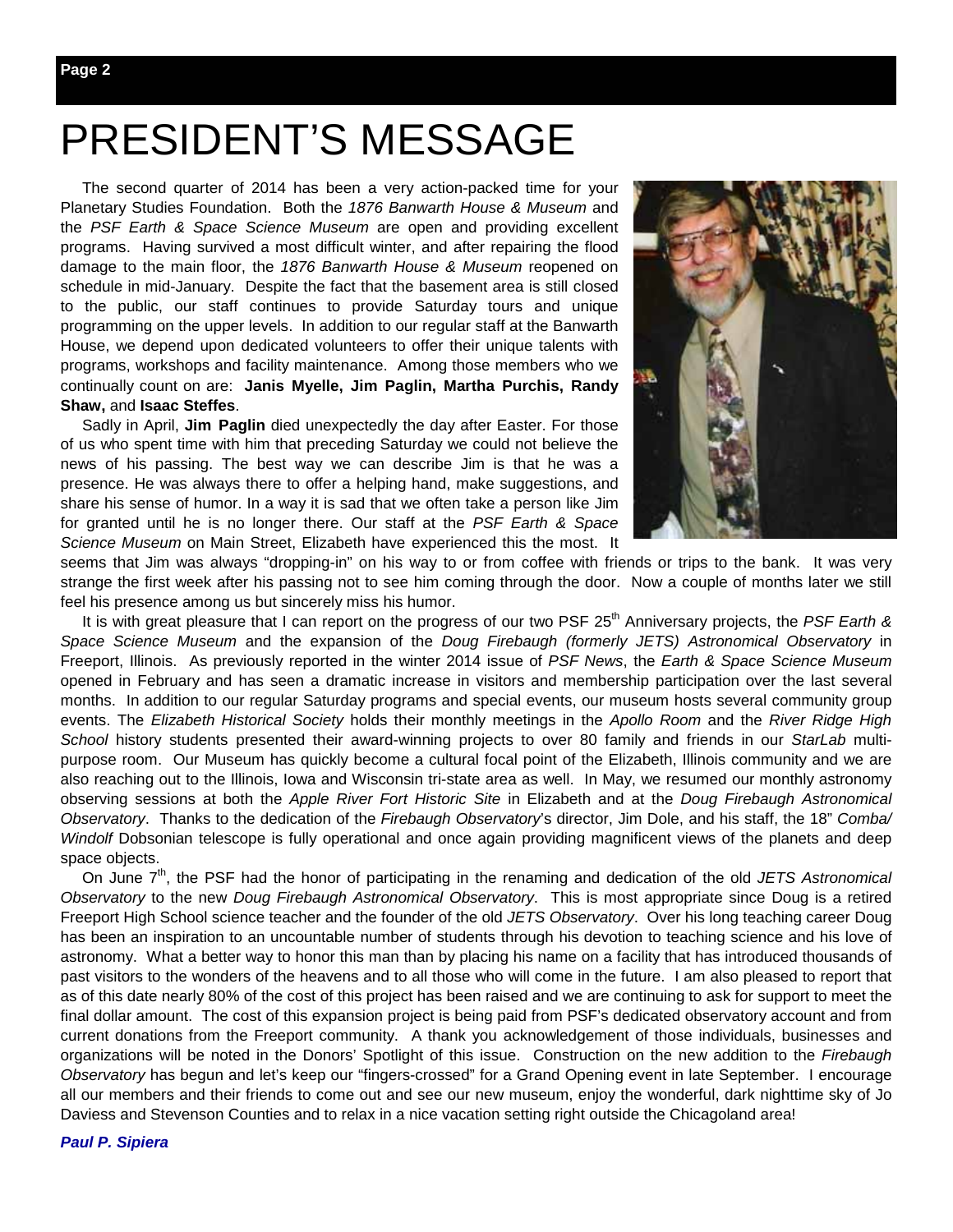# DONORS' SPOTLIGHT

#### **\$1,000-\$2,500**

The Lancaster Family Foundation Audrey and Albert Ratner

#### **\$500 -\$999**

David M. Lauerman Diane & Paul Sipiera

#### **\$100-\$499**

Paul A. Solarz Village of Elizabeth

#### **\$25-\$99**

Michael Clifton Anne Swan-Johnson Frances Rosenthal Marilyn Quas Jane Yoder

### **SPECIAL PROJECT DONORS DOUG FIREBAUGH ASTRONOMICAL OBSERVATORY**

(as of June 20, 2014)

In thanks for your support, the PSF would like to offer a one-year complimentary (appropriate) membership to the following people, businesses and organizations:

#### **\$1,000 - \$2,000**

Jim & Pamela Dole Dolores K. Schnoes

#### **\$500 - \$999**

Doug Firebaugh Michelle Firebaugh Lawrence & Mary Lynn Luy Kristen Warren

#### **\$100 - \$499**

Citizens State Bank Jerome Clair Mildred Dole Hasken Construction, LLC Freeport Lions Club Midwest Commercial Bank Donna Robertson State Bank Harriet Stautfacher

#### **\$25 - \$99**

Roger & Michele Daws James Frisbie Robert & Sandra Johnson Tim & Denise Johnson Terence Steerod Jim Stout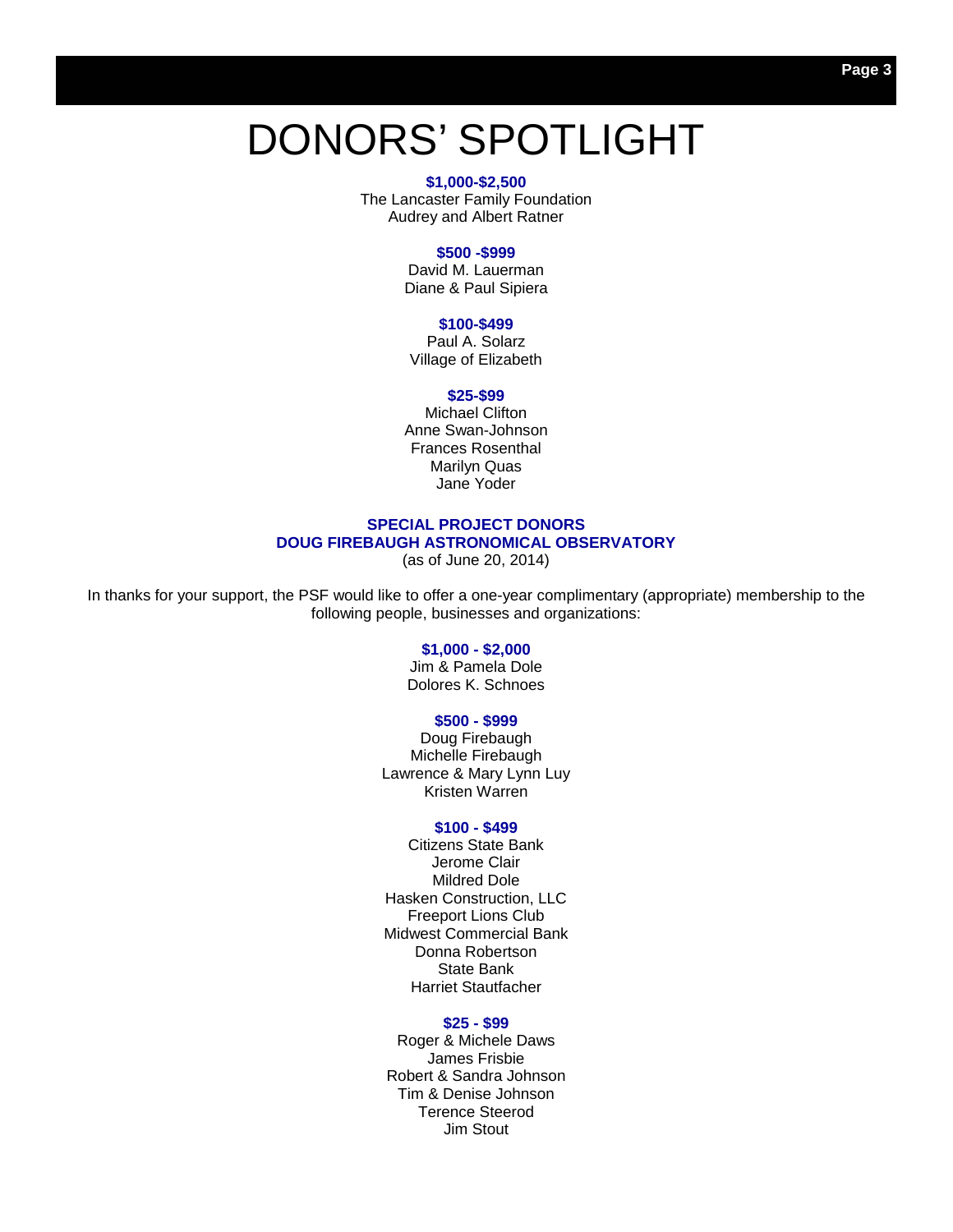# MEMBER'S CORNER

### NEW MEMBERS

#### **INDIVIDUAL**

Janet A. Moore Karen Sirgany Mary Stayner Isaac Steffes

### RENEWING MEMBERS

### **CONTRIBUTING**

Michael & Sandra Zolensky

### **FAMILY**

Don & Victoria Franz

### **INDIVIDUAL**

Robert Dittmar Nancy Heggem Deborah Pauz Marilyn Quas Blaine Reed Sharon Westenfelder

### IN MEMORY OF PSF MEMBER, JIM PAGLIN



 PSF lost one of our very active members this past April. Jim Paglin of Elizabeth, Illinois, passed away at the age of 75.

 Jim joined the PSF family in August 2009 during our grand opening of the 1876 Banwarth House & Museum. He was impressed with the renovation, historical relevance and personal story behind the Banwarth family.

 Jim was also very involved with being a board member for Elizabeth Historical Society and the Elizabeth Area Chamber of Commerce. He loved history and volunteered as the Train Master at the Chicago Great Western Railway Depot in Elizabeth, explaining to children how miniature trains work. The Elizabeth Area Chamber of Commerce depended on Jim for his photographic skills and he was always willing to volunteer his numerous talents.

 Jim was better known to PSF for his presentations on Pond Creations and Miniature Trains. He also

helped organize trivia games for our member holiday parties, happily volunteered as a pie taster during our popular pie contests and anything else the PSF needed.

 Jim enjoyed spending time outdoors with his garden railroad and going out for coffee with the neighborhood guys. Jim was also a member of St. Paul Lutheran Church and a member of the NRA.

 Jim will be dearly missed by PSF and the rest of the community.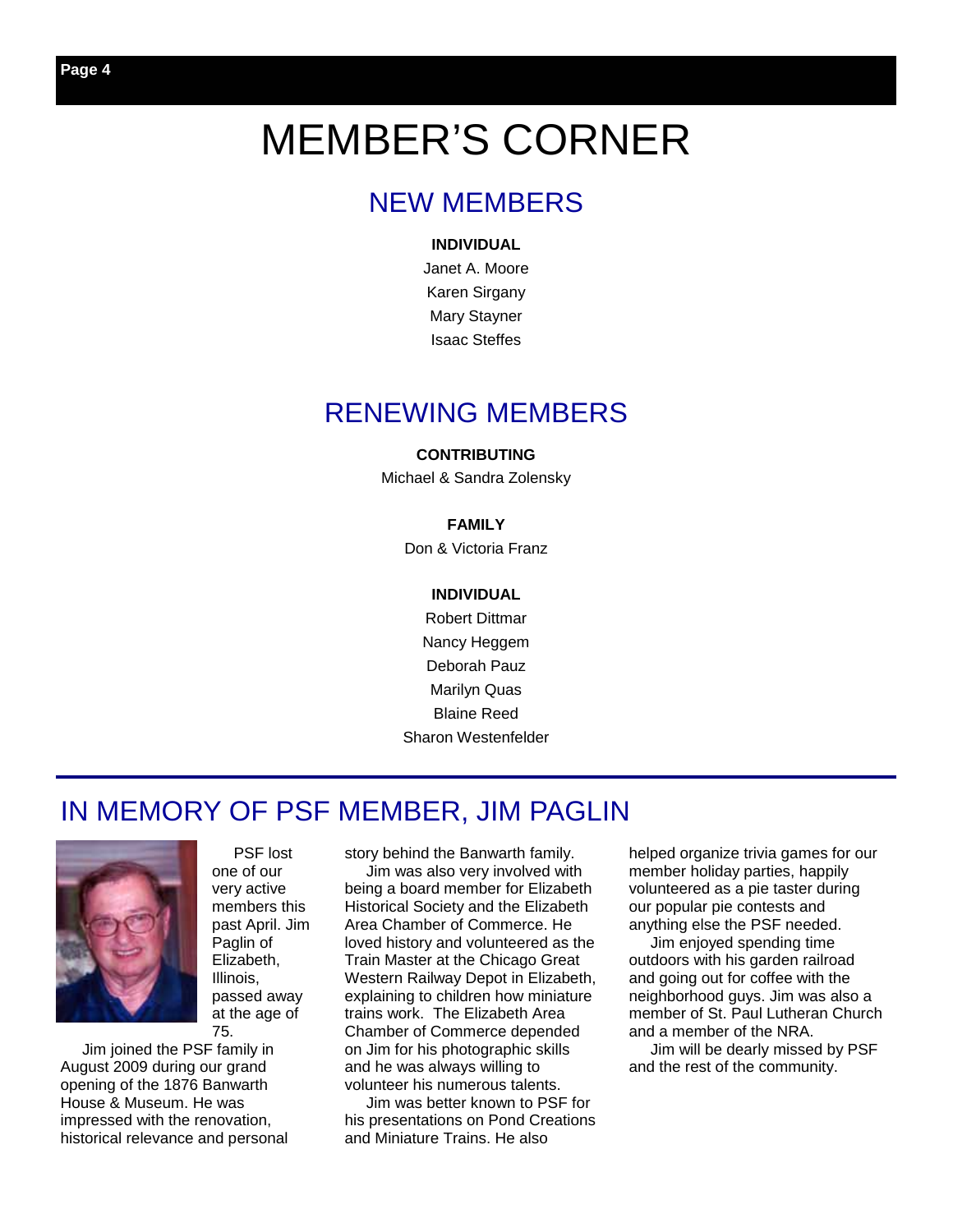# KIDS SUMMER WORKSHOP "GEOLOGY WEEK" AUGUST 4-7th from 10am to 3pm



Courtesy of the PSF Earth & Space Science Museum

This four day children's workshop is open to students age 7-12 and run from 10:00am to 3:00pm.

For more information to sign a child up for the workshop, please contact Diane Sipiera directly at 815.858.2014 or dsipiera [at] planets [dot] org. Applications can also be found online on www.planets.org under the events page.

Price per 4-day session is \$50. Please bring sack lunches.

*\*Limited to the first 15 registrants"*

# **Are you on the** *PSF EMAIL BLAST* **distribution list?**

Be sure we have your correct email address on file to receive our *PSF Blasts* with news, updates and upcoming events.

Please send an email to amcplanets [at] gmail [dot] com

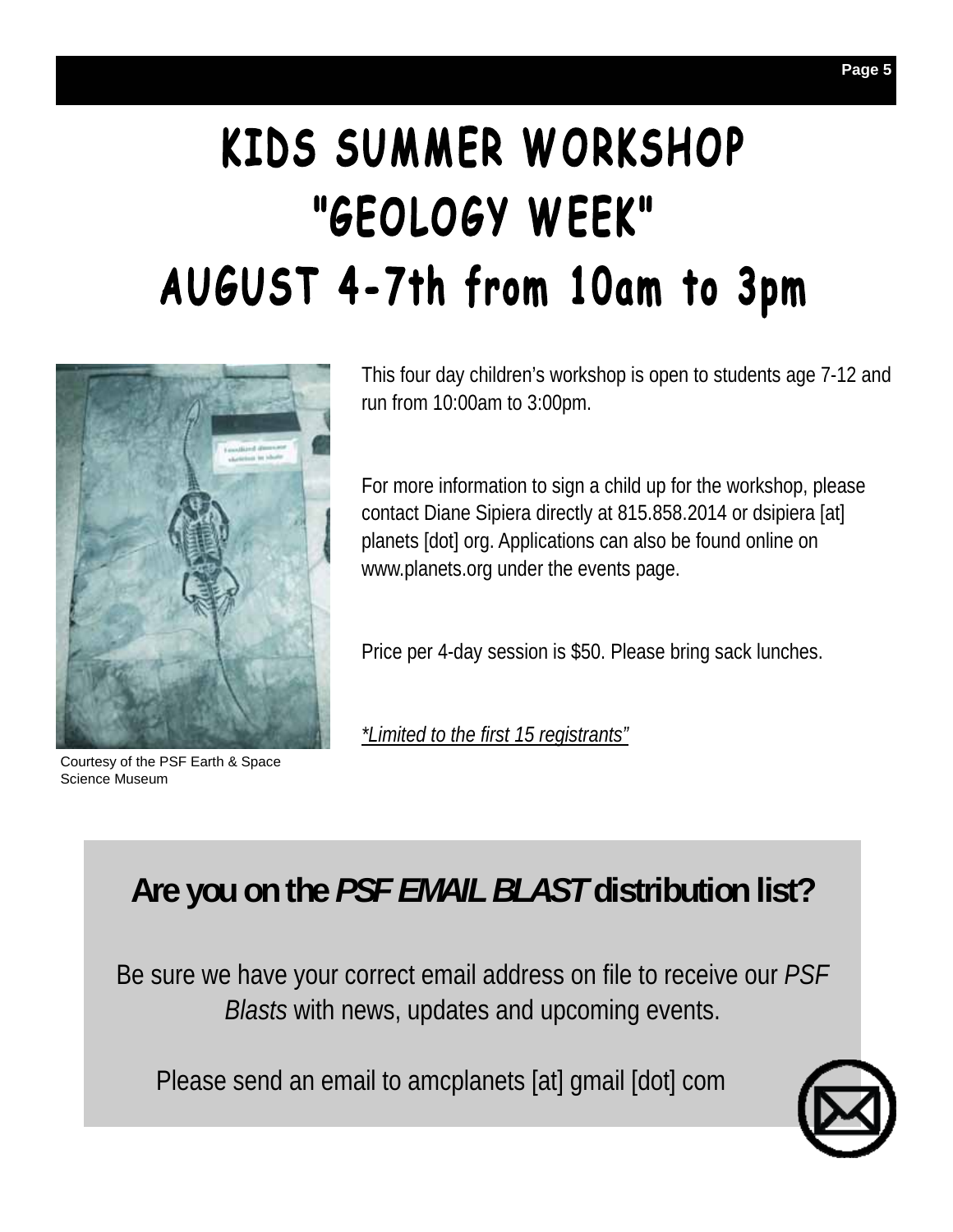# **Doug Firebaugh Observatory**  "CELEBRATING 25 YEARS OF THE PSF" GROUNDBREAKING AND DEDICATION CEREMONY

 What a fun and exciting year! This year the PSF turned 25 years old and within the first six months, we've opened the PSF Earth & Space Science Museum in Elizabeth, Illinois and hit a huge milestone for the Doug Firebaugh Observatory expansion project.

On Saturday, June  $7<sup>th</sup>$  the Planetary Studies Foundation held the official groundbreaking and dedication ceremony for the new Doug Firebaugh Observatory in Freeport, Illinois. Formerly named JETS Observatory, the observatory is located at the Park Hills Golf Course approximately 2 hours outside of Chicago and 45 minutes west of Rockford.

 PSF members Jim Dole and Tom Dunmore have been busy orchestrating the special expansion project and the new building has been dedicated to the widelyadored, retired astronomy teacher, Doug Firebaugh. His dedication to science education, especially in the area of astronomy, inspired many young minds.

 Local dignitaries, business donors, private donors, former students, family, friends and PSF members were in attendance for this special event. PSF President, Paul Sipiera, Observatory Director, Jim Dole, and Doug Firebaugh spoke to those in attendance about the significance of the expansion and the memories behind the special observatory. In addition to the photos from the dedication and groundbreaking ceremony, Jim Dole sent new photos of the cement foundation officially being poured.

 Be sure to check the PSF website (www.planets.org) for updates and more information about the observatory. The observatory is open May through September on the first and third Saturdays of the month. Sky viewing begins at 8:00 p.m.



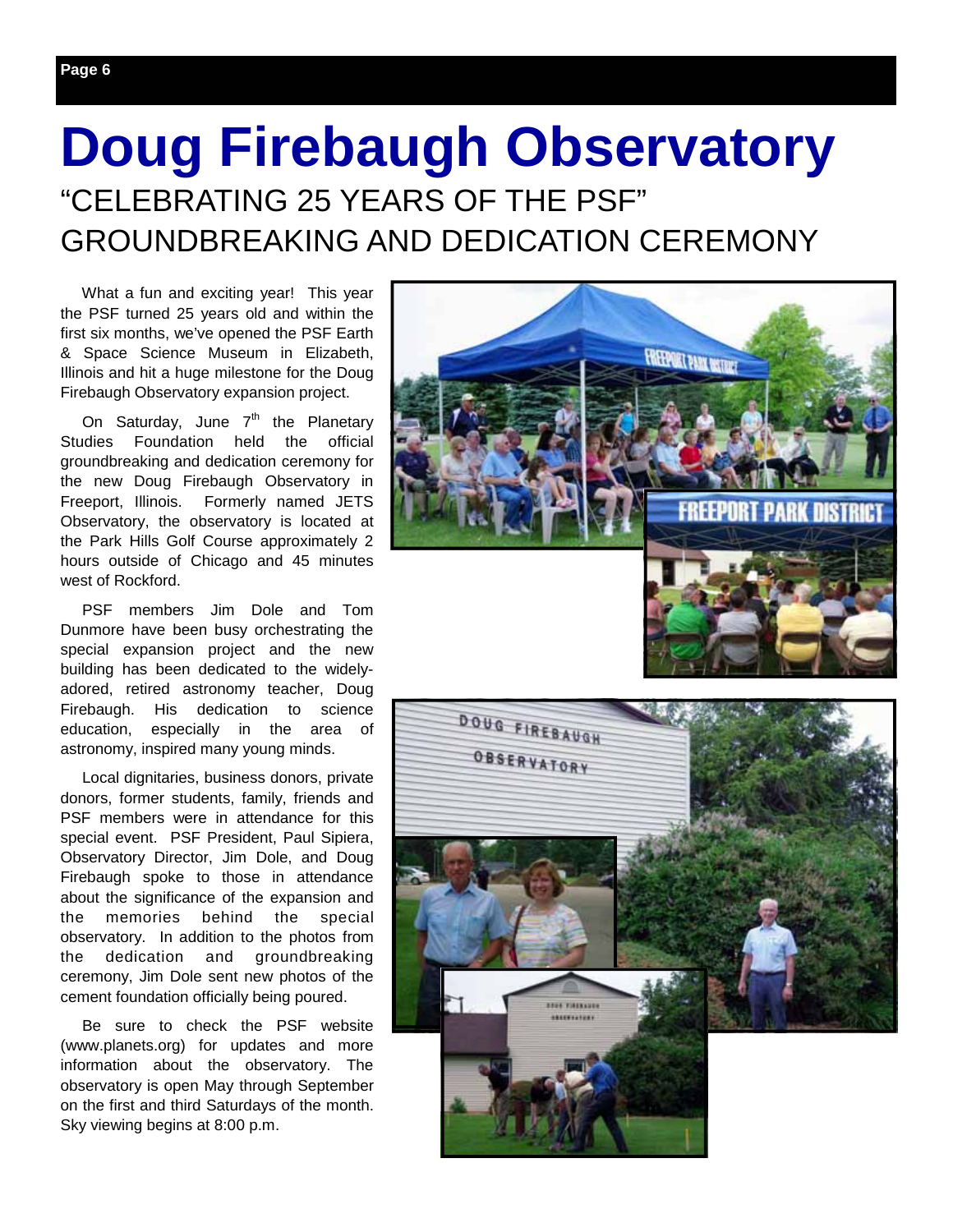







(Left to right) Doug Firebaugh, Jim Dole, Tom Dunmore, James Gitz, Paul Sipiera, Pat Tierny and Paula Sipiera



Comba/Windolf 18" Dobsonian telescope



DOUG FIREBAUGH

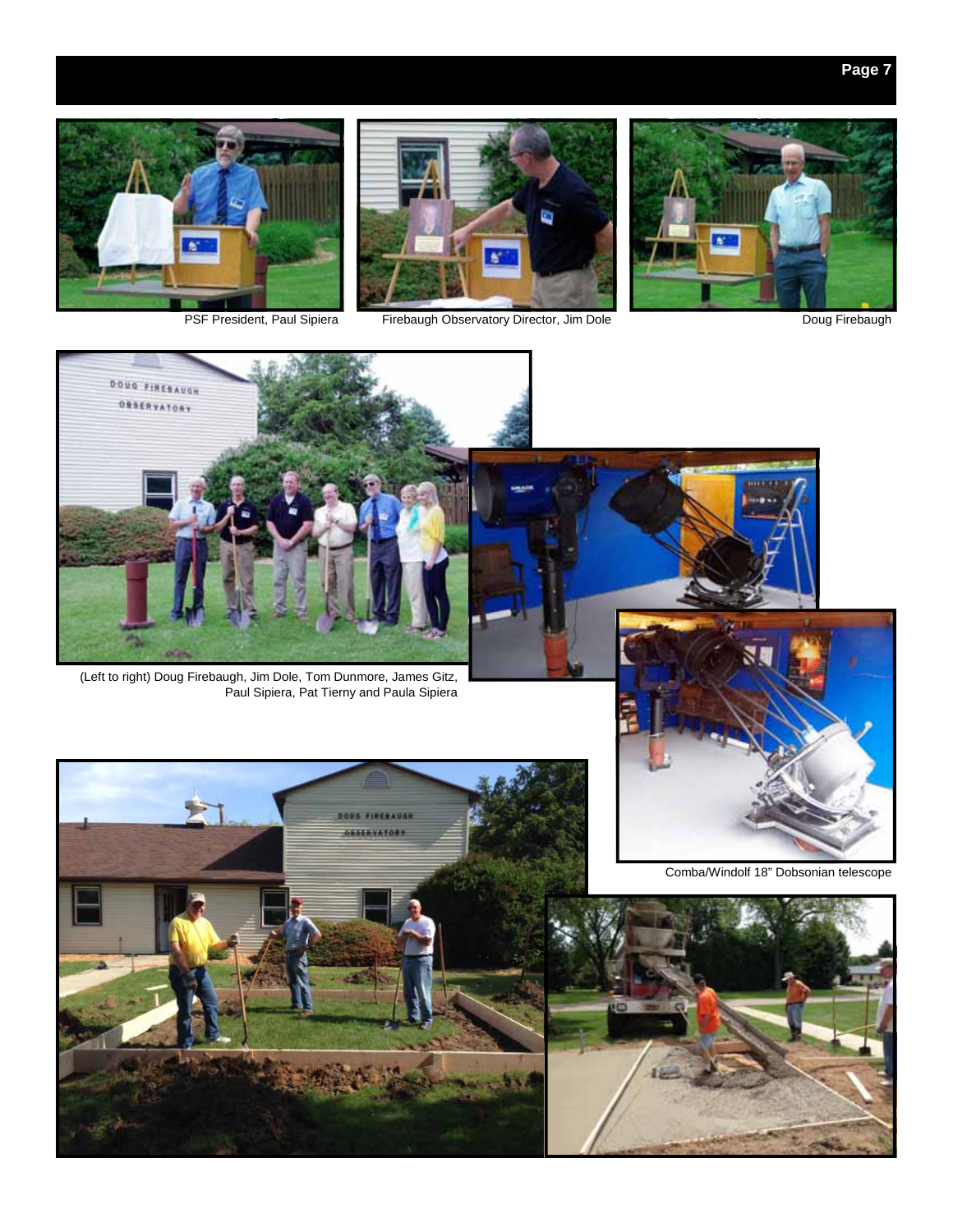# **BETH BARANSKI**  PSF MEMBER SPOTLIGHT

### **What profession have you worked in and what lead you into that career?**

My "career path" has been an organic one that continues to evolve. Because I loved art and math, my high school counselor suggested that I might enjoy the architectural profession. I received a degree in architecture from the University of Illinois after a couple of detours where, for short periods at various times, I tried being an art major and a math major.

While in college, I learned about, and fell in love with, the work of architect Louis Sullivan. His clean modern massing combined with his rich ornamental style fascinated me. After graduating, I took a drafting position in a Chicago preservation firm that was in possession of a collection of photographs of the work of Dankmar Adler and Louis Sullivan. The photographs were taken by Richard Nickel in the 1960s, a time when many historical buildings were being demolished, making Nickel's photographs an important resource. I switched from drafting to research and writing, and worked with others for a few years on the book, *The Complete Architecture of Adler & Sullivan,* which was published in 2010.

In 1989, my husband Jim and I moved to Galena, Illinois. I took a job with the City as Development Director and helped develop various city projects, wrote and administered



grants. After about 3 years at the City, the City Administrator, Monica Notheis and I formed Notheis & Baranski, Inc., a community development consulting firm. We did planning, project development and grant writing for 7 years, completing projects like a 6-county flood recovery plan, the Jo Daviess Comprehensive Plan, the Jo Daviess County Housing Study, the Hanover Comprehensive Plan, formation of an economic development corporation, and countless grants for infrastructure improvements in northwest Illinois.

My son, Alex, was born in 1994, and I stopped working in 1999 so that I could homeschool him, which I did through 7th grade. I now work parttime in my husband, Jim's, architectural firm doing the bookkeeping, while pursuing a variety of projects in the area as a volunteer.

### **What are some of your hobbies?**

I enjoy gardening, cooking, I'm a runner, and I'm interested in local politics. I serve on the Land Protection Committee of the Jo Daviess Conservation Foundation, I am on their Board of Trustees and volunteer monitor for their properties and easements. I serve on the Galena Foundation Board, an organization that is focused on supporting Galena's heritage. As a member of the League of Women Voters, I co-chair the organization's Water Protection Partnership and serve as project coordinator for their watershed planning effort.

### **Where is your favorite place you have traveled and why?**

I love Italy - for its long amazing history, art, food, wine, and beauty.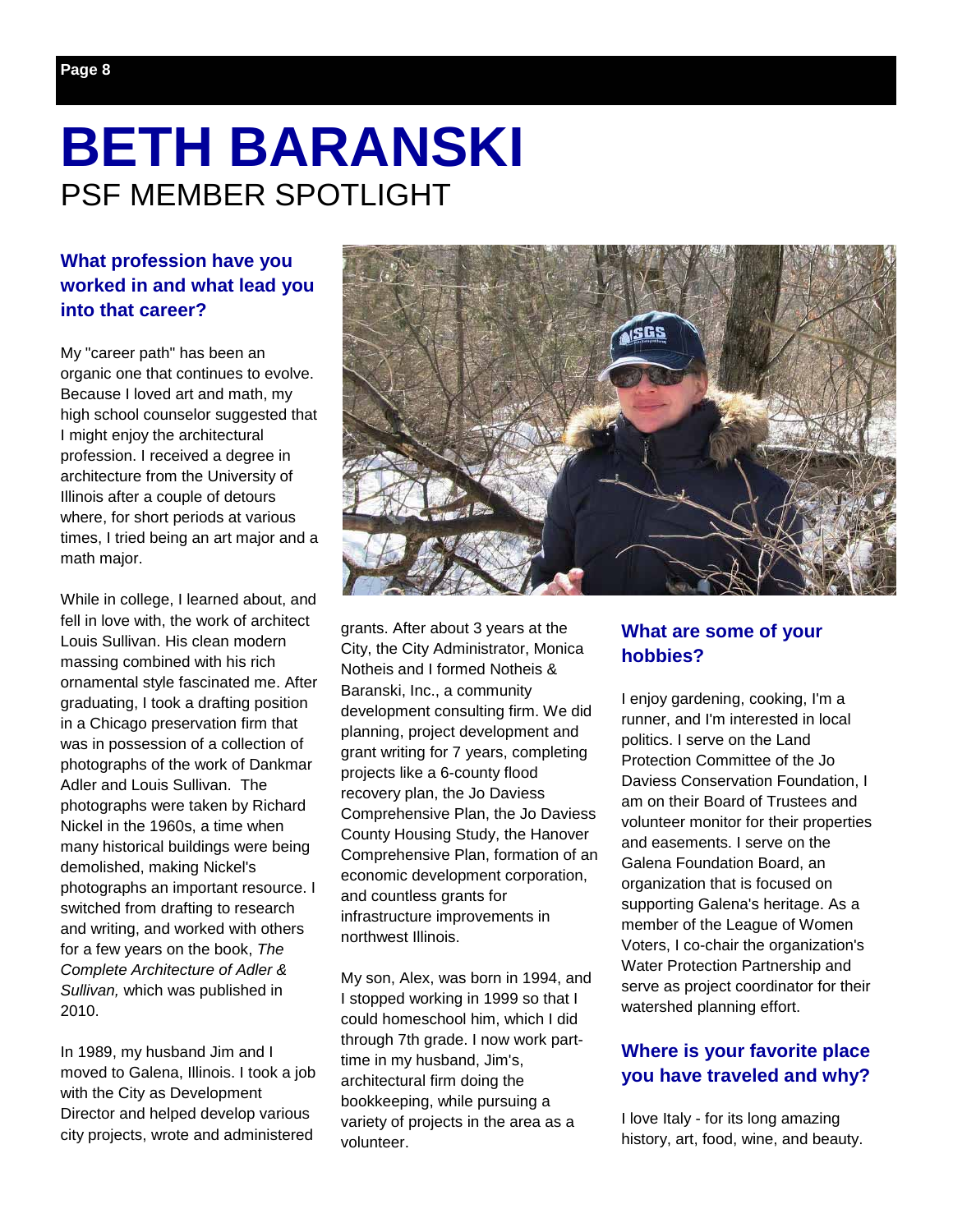We've visited there several times, exploring different areas, and it is always wonderful.

### **What is your favorite area of science and why?**

I describe myself as a "project person". I immerse myself in a topic or project for an extended period and then I move on to another project. I'm currently focused on understanding the geology and hydrogeology of the Driftless Area. I'm doing this because I have a growing appreciation for the value of our water resources. I believe an understanding of the way water cycles through our particular natural environment is critical to efforts to responsibly manage this resource. I'm currently working with the League of Women Voters of Jo Daviess County on a two-year watershed planning effort.

### **How exactly did you become involved in PSF?**

I became involved with the PSF when my husband, Jim (per his PSF interview, did not actually invent Post-it Notes!), designed a Galena planetarium for PSF. We fell in love with Paul, Diane and the great work that PSF does, and have been members ever since.

### **What is one of your most memorable stories about PSF?**

One of the things I like most about PSF is that it creates opportunities for extraordinary experiences. I'm not sure I can pick just one...so here are my top 3:

1) A call from Paul and Diane inviting us to join them for dinner at Frank

O'Dowd's in Galena so that our son Alex could meet Walt Cunningham

2) Seeing Paul evaluate my friend's "maybe meteorite" - now "not-ameteorite"

3) Watching the transit of Venus at the Apple River Fort

### **Earlier in the interview you mentioned you have an interest in issues surrounding water. Which water challenges are on your radar and most concerning to you?**

In spite of our dependence on water to survive, we take it for granted. The supply of potable water is limited. Extensive water treatment is expensive. We need to be thoughtful about the quantity of water we use and our land uses that affect water quality. Because of our topography and the increase in the intensity of storm events, we need to focus on stormwater management in Jo Daviess County. By properly managing stormwater runoff, we can reduce contaminants polluting our waterways, soil erosion, and – in large storm events – infrastructure damage and loss of life.

### **What are some ways people can help work towards solving and/or protect themselves from these critical challenges?**

There is a lot of readily available information about ways to conserve water, reduce water pollution, and minimize stormwater run-off. The League of Women Voters of Jo Daviess County has formed a Water Protection Partnership which is undertaking a Watershed Planning Process. Planning is an opportunity to pause and reflect on issues of importance, and to establish consensus for a pathway to a desired future. Information about water issues in Jo Daviess County will be studied and discussed during this planning process, goals will be developed and projects identified. Those interested in the planning project are invited to learn more at http://www.sites.google.com/site/ jodaviesscountywatershedplan/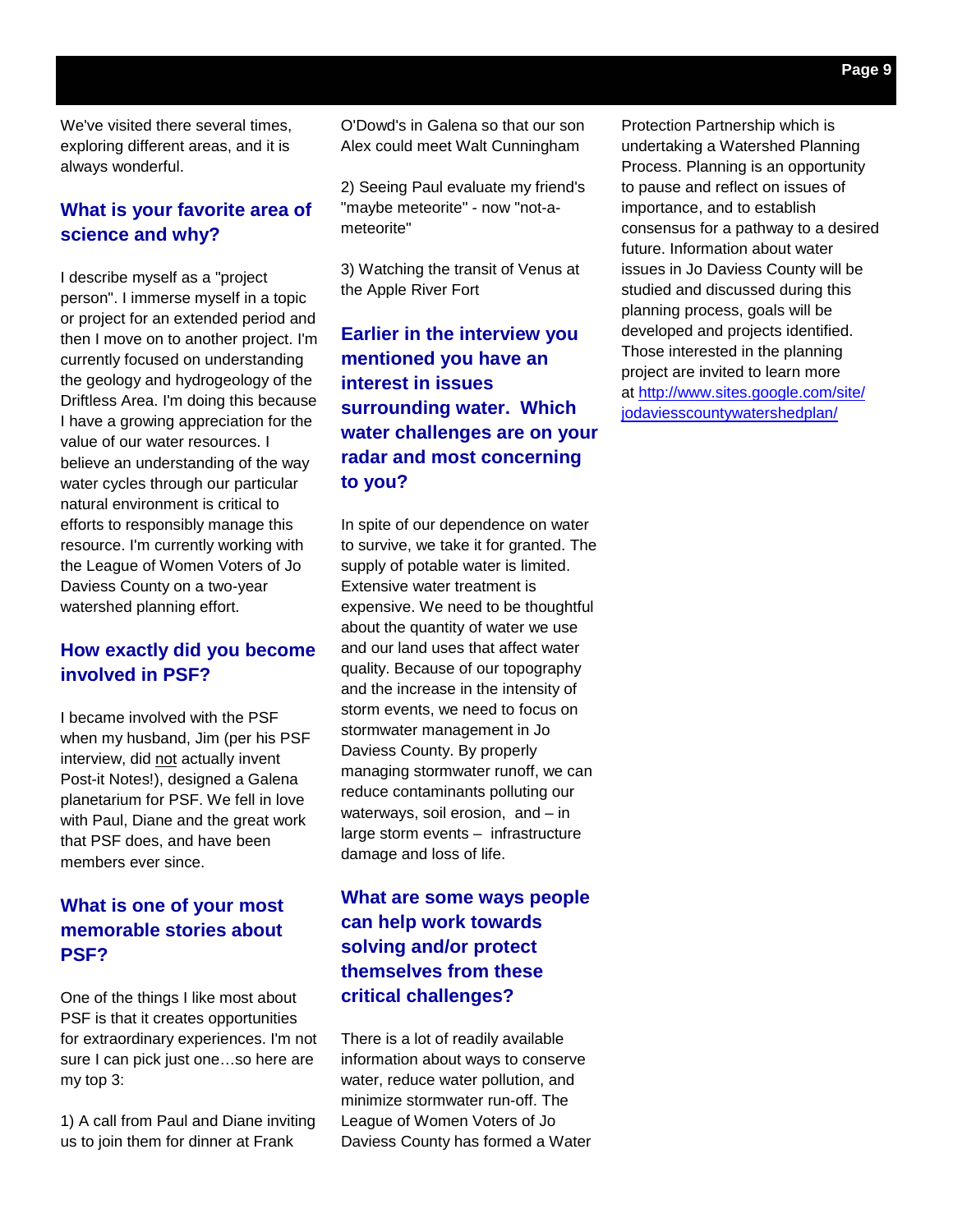# **MUSEUM INFORMATION**



### **PSF EARTH & SPACE SCIENCE MUSEUM**

*115 N. MAIN ST. ELIZABETH, IL 61028 WWW.PLANETS.ORG* 

 Visit the PSF's new Earth & Space Science Museum (ESSM) to view fascinating artifacts from Antarctica, the Apollo program, astronauts, fossils and meteorites directly from the PSF's private collection.

 The ESSM is open every Saturday from 9:00 a.m. to 3:00 p.m. Admission is \$5 for adults, \$3 for children (ages 5-14) and children must be accompanied by an adult. Additionally, admission buys a dual pass to both the ESSM and the 1876 Banwarth House & Museum which is located a short walking distance away.



### **1876 BANWARTH HOUSE & MUSEUM**

*408 E. SYCAMORE ST. ELIZABETH, IL 61028 WWW.BANWARTHMUSEUM.COM* 

Enjoy a 40 minute guided tour of the historical Banwarth Family home. We encourage photography and hands on learning!

 The Banwarth House is open for tours every Saturday from 9:00 a.m. to 3:00 p.m. Admission is \$5 for adults, \$3 for children (ages 5-14) and children must be accompanied by an adult. Admission to the Banwarth House buys a dual pass to the ESSM.

 The Banwarth House is also looking for volunteers to serve as tour guides as well as presenters for Saturday afternoon lectures and workshops. Be sure to contact us 815.858.2014 if you are interested.



### **DOUG FIREBAUGH OBSERVATORY**

*2892 W. STEPHENSON ST. FREEPORT, IL 61032 815-291-3072* 

 Enjoy the heavens above with Jim Dole and his observatory staff as they share their passion for the night sky. The observatory is open whether it is cloudy or clear. If visibility is poor, there will be a presentation or group discussion on related topics.

 The observatory is open May through September on the first and third Saturdays of the month. Sky observing begins around 8pm.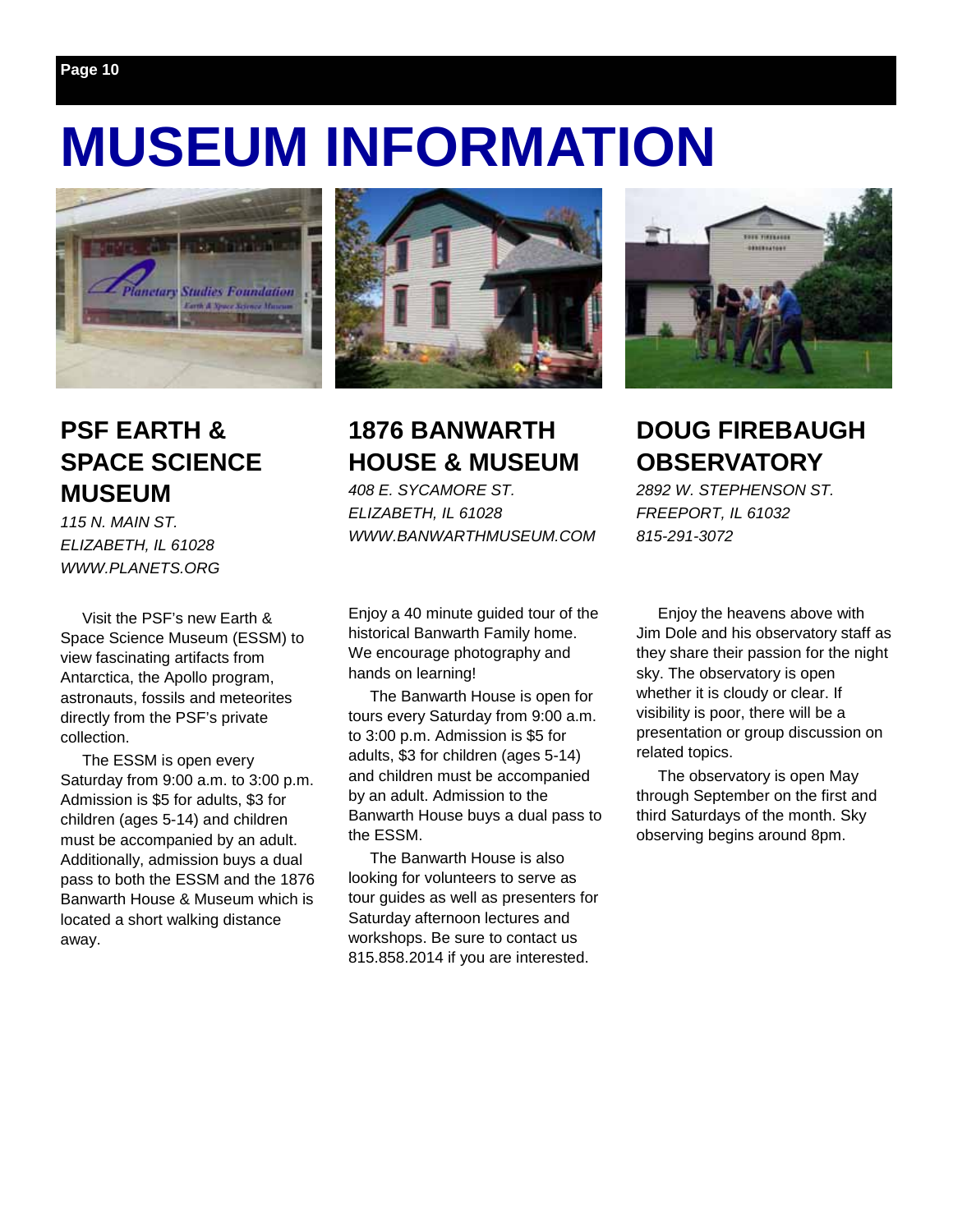DUDE, YOU SHOULD DEFINITELY COME TO THIS POOL PARTY. THERE ARE 2 HYDROGENS FOR EVERY OXYGEN OUT THERE!



# **FUN WATER FACTS FOR KIDS**

- **Each molecule of water is made up of two hydrogen atoms bonded to a single oxygen atom.**
- **Water has three different states; liquid, solid and gas.**
- **Found in the Pacific Ocean, the Mariana Trench is the deepest known point in the world's oceans.**
- **Water can move up narrow tubes against the force of gravity in what is known as capillary action.**
- **The freezing point of water lowers as the amount of salt dissolved in it increases.**

# **AUGUST CELESTIAL CALENDAR**

### **August 12, 13—Perseids Meteor Shower**

This shower is one of the best to observe, producing up to 50 meteors per hour at its peak. It is produced by the comet Swift-Tuttle, which was discovered in 1862. It peaks on the night of August 12<sup>th</sup> and the morning of August 13<sup>th</sup>. Meteors will radiate from the constellation Perseus, but can appear anywhere in the sky.

### **August 18—Conjunction of Venus and Jupiter**

Conjunctions are rare events where two or more objects will appear extremely close together in the night sky. The two bright planets will come unusually close to each other, only a quarter of a degree, in the early morning sky. This rare event is definitely one not to miss!

### **August 29—Neptune at Opposition**

The blue giant planet will be at its closest approach to Earth and its face will be fully illuminated by the Sun. This is the best time to view and photograph Neptune. Due to its extreme distance from Earth, it will only appear as a tiny blue dot in all but the most powerful telescopes.